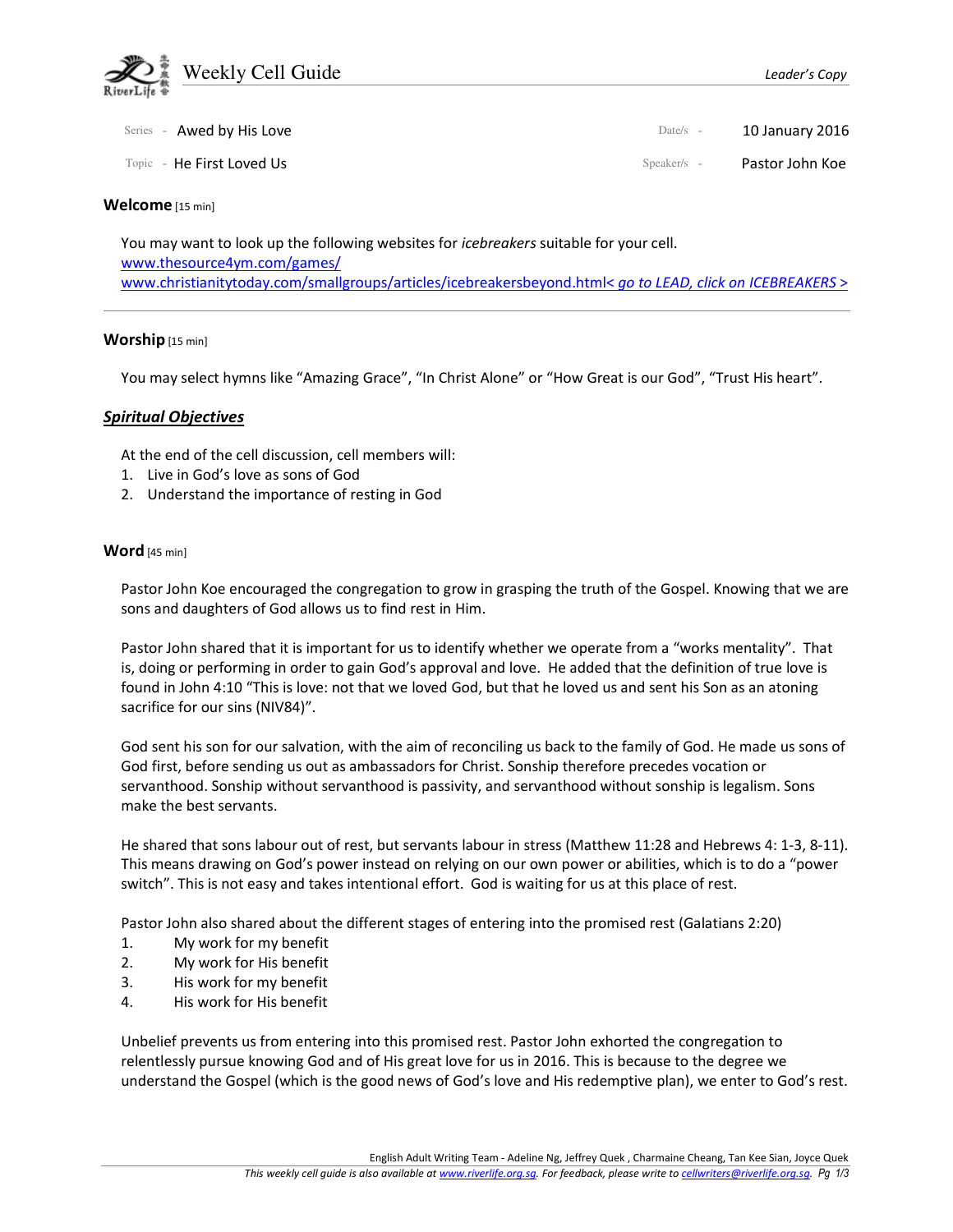

## Discussion Questions

#### 1. What to you is God's idea and purpose of rest? [10 min]

Leader's Notes: This question aims to hear from members about their perspective of godly rest. Ask members to share about the struggles they face about resting in God. Leaders may also wish to prepare more materials about the biblical understanding of resting in God.

See Matthew 11:28-30. The rest Jesus promises is certainly for the world to come, but it is also for this world. It is the sense of security and peace that flows from a right relationship with God, the Father, through obedience to his Son, the Messiah, and membership in His kingdom [adapted from Baker's Evangelical Dictionary of Biblical Theology.] This is also the purpose and benefit of godly rest.

2. God made us sons of God first before He sends us out as ambassadors for Christ. Share your experience of growing in the knowledge of sonship and having the heart of a servant. [15 min]

Leader's Notes: A relate question. Sonship is a relation while the latter is a vocation. It is when we relate rightly to God as His sons that we can represent Him well as His ambassadors. However, we tend to mix things up – viewing God first as a master rather than a father. It is to the degree that we experience our sonship, that we are empowered for servanthood. Sonship precedes servanthood. Both are important and kept in that order. If you are truly growing up as a son, you would want to participate in the Father's business. Have members share experiences of their faith journey.

3. Pastor John shared about entering into God's rest. Share with the cell what is an area of your life you would like to move from depending on yourself to trusting in God. What is one step you can take to enter into His rest? [15 min]

Leader's Notes: This is a reflect and response question. Ask members think further about the struggles they may have trusting God for a particular area of their life. Leaders may wish to note and shift members away from "what I should do or should not do" (anxiety or worry) to focusing on God. Often, we are used to our own strengths and ingenuity to live lives by, the mere thought of "letting go and letting God" can be intimidating!

Paul leaned heavily on the presence of God in him when describing his own ministry: "But by the grace of God I am what I am, and His grace toward me did not prove vain; but I labored even more than all of them, yet not I, but the grace of God with me" (1 Corinthians 15:10). He understood his ministry as the fruit of Christ's promise to His disciples. It is the Lord who (in Hebrews 13:21) "who "equip[s] you in every good thing to do His will, working in us that which is pleasing in His sight". Our good works are not our own—they are the product of God's work through Christ and His Spirit in us.

As a cell, share practical tips on how to handle stress or recognize stress-triggers so as to walk in God's promised rest.

#### Works [10 min]

Let's pray:

1. Every Riverlifers will eagerly seek to enter the rest that is promised by Jesus in Matt 11: 28 – 30 & daily live out their identity as sons of God.